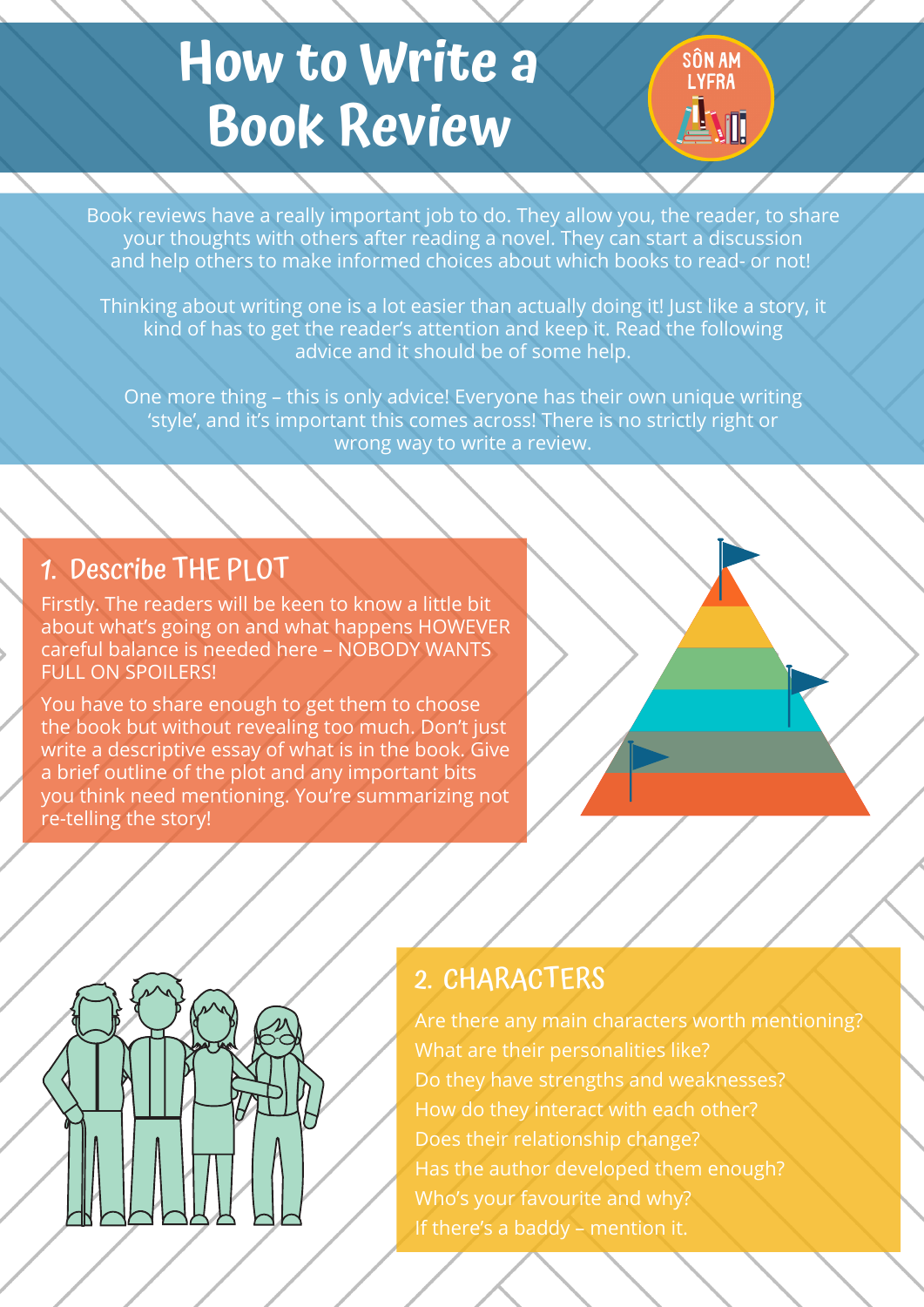Sorry to go on about this but it's important!

Books can have really dramatic or emotional bits. You can have a shocking 'twist' in the story, a big revelation or even a death!

Don't spoil this for the reader. You can give clues of course, but nothing that will ruin the story.

## 4. Get them HOOKED

## 3. More about SPOILERS!

Just like an author tries with a book, you need to get them gripped from the start.

A catchy start or short sentence for impact? What made you pick up the book?

People actually enjoy reading reviews because of the style of the person who wrote it. They like to know what you think.

It's possible your style will be a bit 'stiff' to begin with but the more you write, you'll develop your own style.

Bringing a bit of humour in is a good way to bring across your personality.

## 6. Use your VOICE

This is your chance to have your say. Sometimes we forget this.

Do this by discussing different aspects of the book. You need to say why you liked it or disliked it and why someone should read it (or not of course).

## 5. Give your OPINION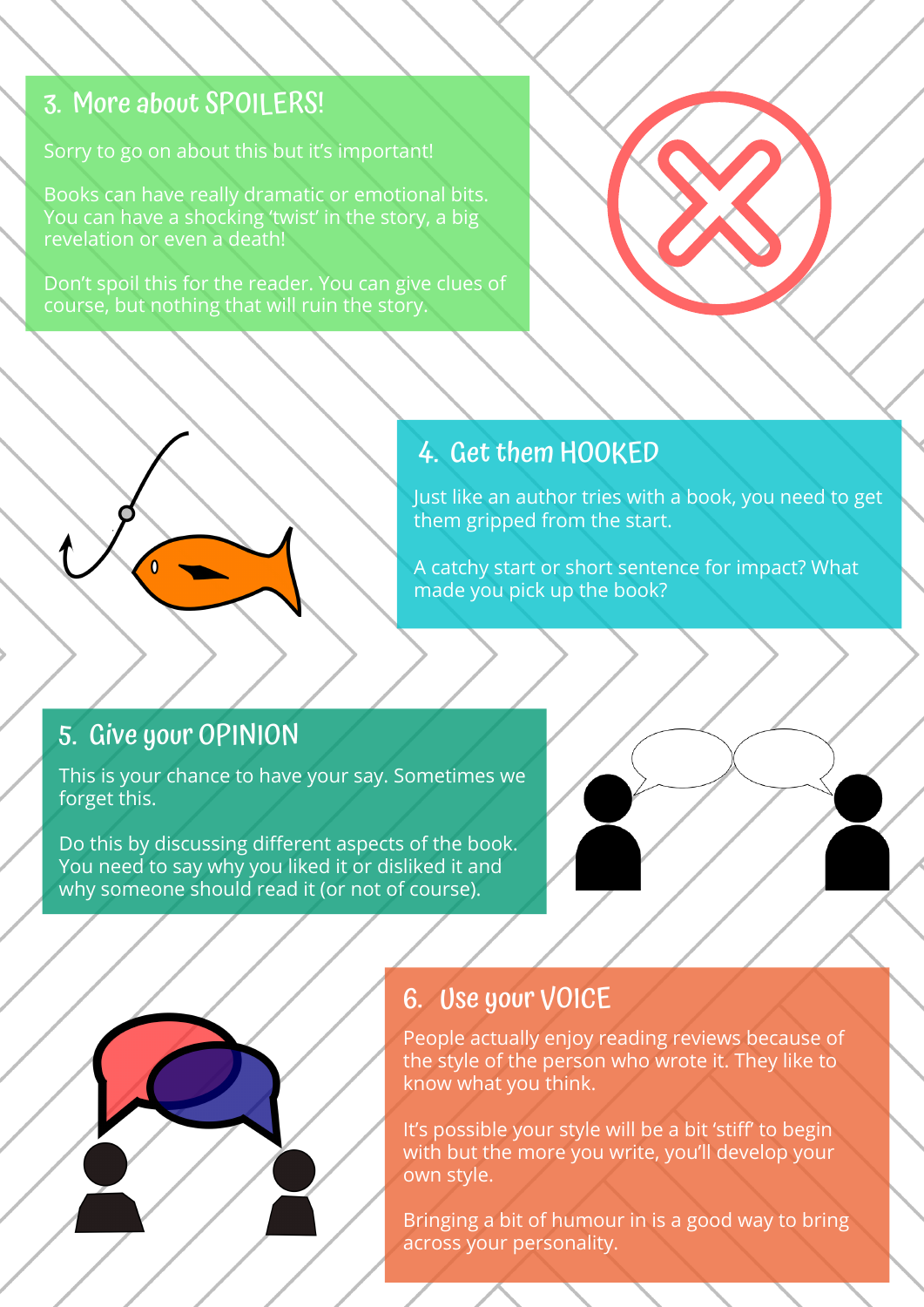The point of our website is to promote Welsh books and get more people into shops and libraries. We love books that encourage people to do this, but we realise that some books are just better than others!

You need to be honest, but try and be balanced and fair. If you say something critical first, how about balancing that out with something positive? Mae sure you explain yourself fully and say WHY you think something.

Being critical is a good skill and it certainly starts a debate. Not everyone agrees on everything – that's what makes it interesting!

These help the reader to get a simple and visual idea of what you thought of it.

The easiest is stars out of five. You could even use half stars or rate it out of ten.

## 7. Give a VERDICT

A good way to learn is see how others do it. There are plenty of reviews online – and not just about books! You can get them about cars, food, phones…. Literally anything!

## 8. Read OTHER PEOPLE'S reviews.

## 9. Maintain BALANCE